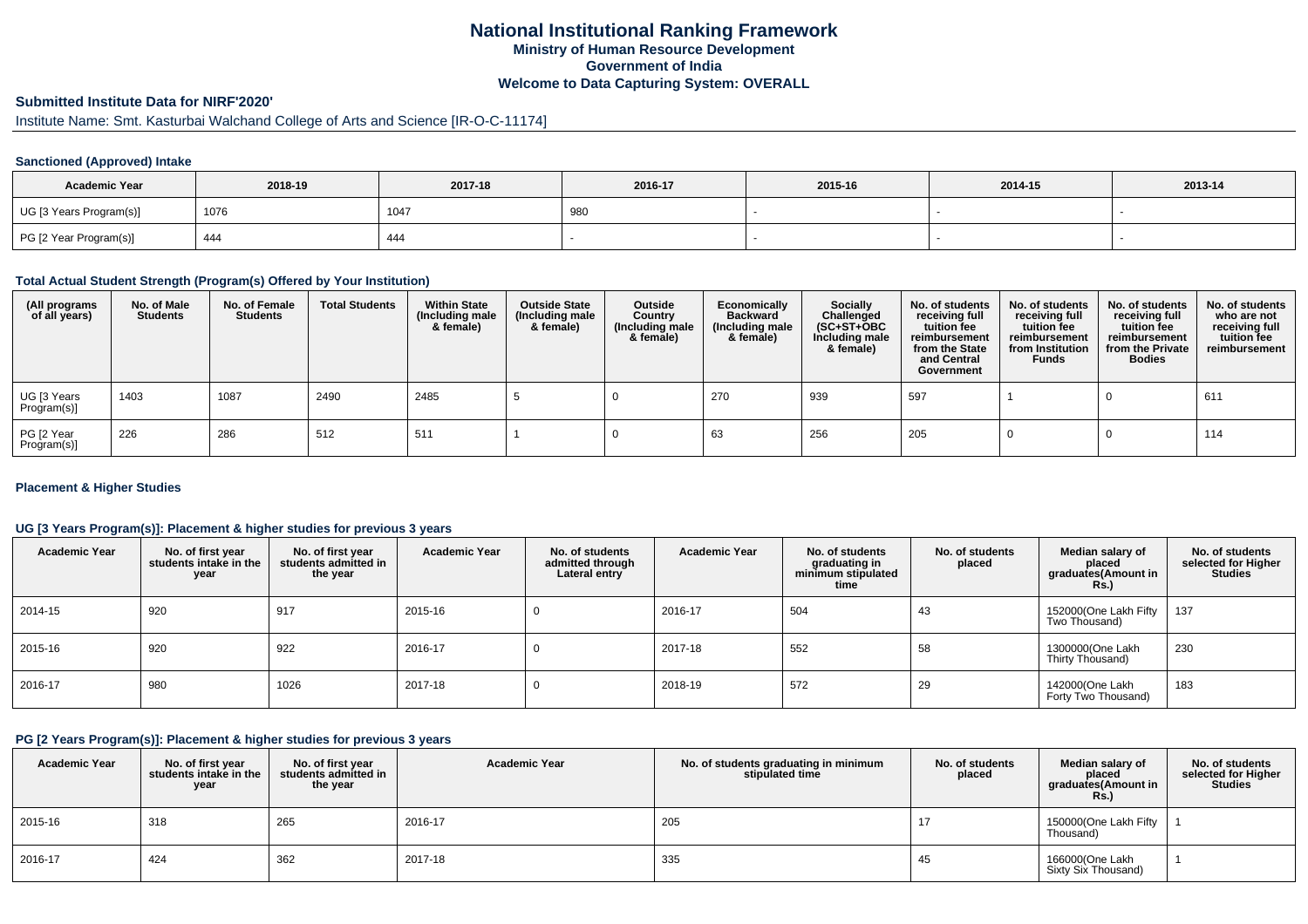| 2017-18 | $\overline{A}$<br>444 | 333 | 2018-19 | 302 |  | 172000(One Lakh<br><b>Savanty</b><br>TW<br>OCVUILLY<br>Thousand) |  |
|---------|-----------------------|-----|---------|-----|--|------------------------------------------------------------------|--|
|---------|-----------------------|-----|---------|-----|--|------------------------------------------------------------------|--|

#### **Ph.D Student Details**

| Ph.D (Student pursuing doctoral program till 2017-18; Students admitted in the academic year 2018-19 should not be entered here.) |         |         |         |  |  |  |  |
|-----------------------------------------------------------------------------------------------------------------------------------|---------|---------|---------|--|--|--|--|
| <b>Total Students</b>                                                                                                             |         |         |         |  |  |  |  |
| Full Time                                                                                                                         |         |         |         |  |  |  |  |
| Part Time                                                                                                                         |         |         |         |  |  |  |  |
| No. of Ph.D students graduated (including Integrated Ph.D)                                                                        |         |         |         |  |  |  |  |
|                                                                                                                                   | 2018-19 | 2017-18 | 2016-17 |  |  |  |  |
| Full Time                                                                                                                         |         |         |         |  |  |  |  |
| Part Time                                                                                                                         |         |         |         |  |  |  |  |

## **Financial Resources: Utilised Amount for the Capital expenditure for previous 3 years**

| <b>Academic Year</b>                                                                                 | 2018-19                                                              | 2017-18                                                     | 2016-17                                                                         |  |  |  |  |  |
|------------------------------------------------------------------------------------------------------|----------------------------------------------------------------------|-------------------------------------------------------------|---------------------------------------------------------------------------------|--|--|--|--|--|
|                                                                                                      | <b>Utilised Amount</b>                                               | <b>Utilised Amount</b>                                      | <b>Utilised Amount</b>                                                          |  |  |  |  |  |
| Annual Capital Expenditure on Academic Activities and Resources (excluding expenditure on buildings) |                                                                      |                                                             |                                                                                 |  |  |  |  |  |
| Library                                                                                              | 229018 (Two Lakh Twenty Nine Thousand Eighteen)                      | 364058 (Three Lakh Sixty four Thousand Fifty Eight)         | 363428 (Three Lakh Sixty Three Thousand Four Hundred<br>Twenty Eight)           |  |  |  |  |  |
| New Equipment for Laboratories                                                                       | 53697 (Fifty Three thousand Six Hundred Ninety Seven)                | 170706 (One Lakh Seventy Thousand Seven Hundred Six)        | 3279911 (Thirty Two Lakh Seventy Nine Thousand Nine<br>Hundred Eleven)          |  |  |  |  |  |
| <b>Engineering Workshops</b>                                                                         | 0 (zero)                                                             | 0 (zero)                                                    | 0 (zero)                                                                        |  |  |  |  |  |
| Other expenditure on creation of Capital Assets (excluding<br>expenditure on Land and Building)      | 747436 (Seven Lakh Fourty Seven Thousand Four Hundred<br>Thirty Six) | 502322 (Five Lakh Two Thousand Three Hundred Twenty<br>Two) | 9891878 (Ninety Eight Lakh Ninety One Thousand Eight)<br>Hundred Seventy Eight) |  |  |  |  |  |

# **Financial Resources: Utilised Amount for the Operational expenditure for previous 3 years**

| <b>Academic Year</b>                                                                                                                                                                            | 2018-19                                                                  | 2017-18                                                                                  | 2016-17                                                                           |  |  |  |  |  |
|-------------------------------------------------------------------------------------------------------------------------------------------------------------------------------------------------|--------------------------------------------------------------------------|------------------------------------------------------------------------------------------|-----------------------------------------------------------------------------------|--|--|--|--|--|
|                                                                                                                                                                                                 | <b>Utilised Amount</b>                                                   | <b>Utilised Amount</b>                                                                   | <b>Utilised Amount</b>                                                            |  |  |  |  |  |
| <b>Annual Operational Expenditure</b>                                                                                                                                                           |                                                                          |                                                                                          |                                                                                   |  |  |  |  |  |
| Salaries (Teaching and Non Teaching staff)                                                                                                                                                      | 95136037 (Nine Crore Fifty One Lakh Thirty Six Thousand<br>Thirty Seven) | 95849826 (Nine Crore Fifty Eight Lakh Forty Nine Thousand<br>  Eight Hundred Twenty Six) | 88809268 (Eight Crore Eighty Eight Lakh Nine Thousand Two<br>Hundred Sixty Eight) |  |  |  |  |  |
| Maintenance of Academic Infrastructure or consumables and<br>other running expenditures (excluding maintenance of hostels<br>and allied services, rent of the building, depreciation cost, etc) | 694640 (Six Lakh Ninety Four Thousand Six Hundred Forty)                 | 3253174 (Thirty Two Lakh Fifty Three Thousand One Hundred<br>Seventy Four)               | 5867308 (Fifty Eight Lakh Sixty Seven Thousand Three<br>Hundred Eight)            |  |  |  |  |  |
| Seminars/Conferences/Workshops                                                                                                                                                                  | 180742 (One Lakh Eighty Thousand Seven Hundred Forty<br>Two)             | 87377 (ighty Seven Thousand Three Hundred Seventy Seven)                                 | 3327562 (Thirty Three Lakh Twenty Seven Thousand Five<br>Hundred Sixty Two)       |  |  |  |  |  |

**IPR**

| Calendar year            | 2018 | ${\bf 2017}$ | 2016 |
|--------------------------|------|--------------|------|
| No. of Patents Published |      |              |      |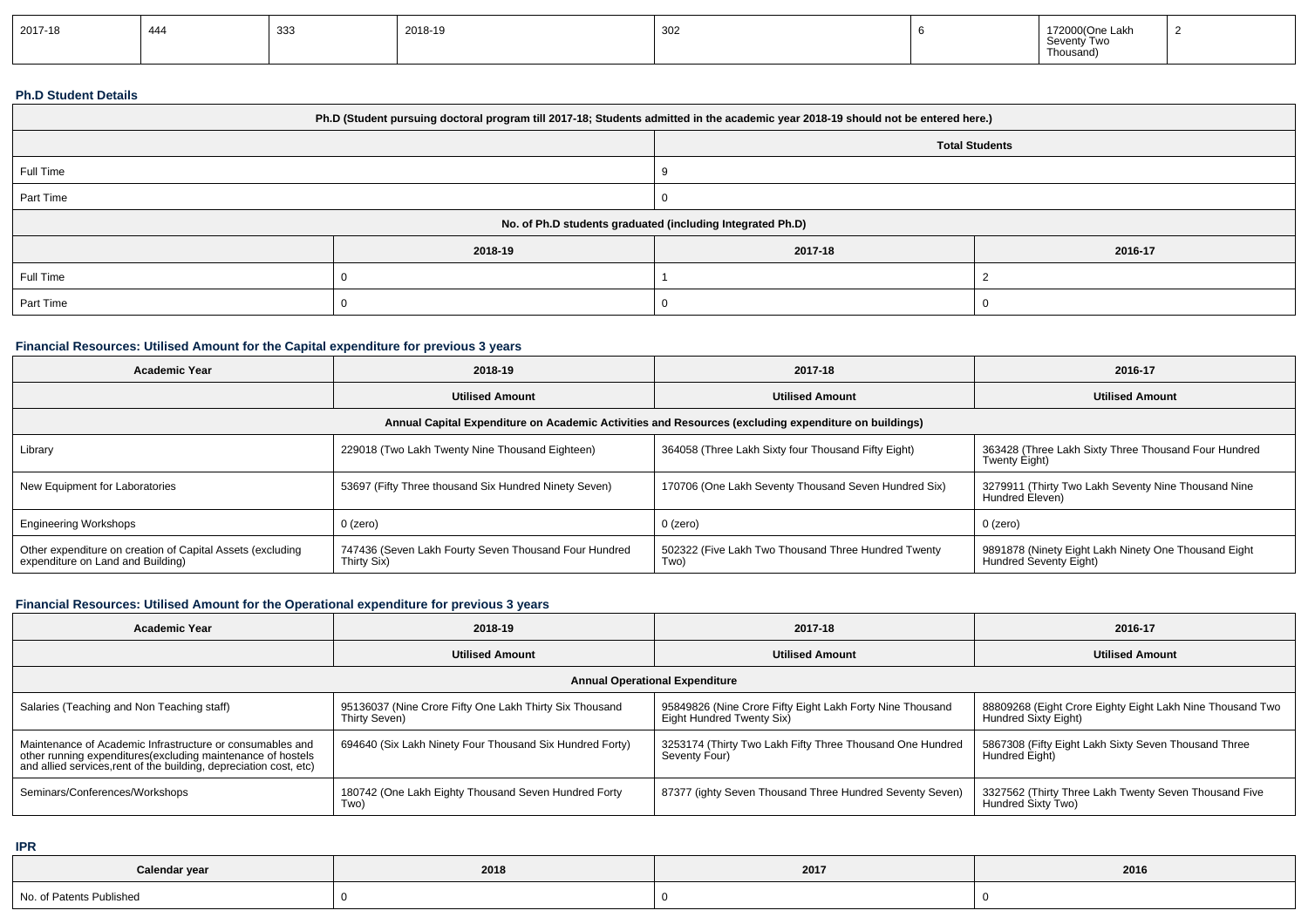| No. of Patents Granted |
|------------------------|
|------------------------|

## **Sponsored Research Details**

| <b>Financial Year</b>                    | 2018-19                                            | 2017-18     | 2016-17                           |
|------------------------------------------|----------------------------------------------------|-------------|-----------------------------------|
| Total no. of Sponsored Projects          |                                                    |             |                                   |
| Total no. of Funding Agencies            |                                                    |             |                                   |
| Total Amount Received (Amount in Rupees) | 1373500                                            | 800000      | 1692000                           |
| Amount Received in Words                 | Thirteen Lakhs Seventy Three Thousand Five Hundred | Eight lakhs | Sixteen Lakhs Ninety Two Thousand |

## **Consultancy Project Details**

| <b>Financial Year</b>                    | 2018-19                                              | 2017-18                                          | 2016-17                                          |
|------------------------------------------|------------------------------------------------------|--------------------------------------------------|--------------------------------------------------|
| Total no. of Consultancy Projects        |                                                      |                                                  |                                                  |
| Total no. of Client Organizations        | 1434                                                 | 1434                                             | 5403                                             |
| Total Amount Received (Amount in Rupees) | 124191                                               | 344160                                           | 540741                                           |
| Amount Received in Words                 | One Lakh Twenty Four Thousand One Hundred ninety One | Three Lakh Forty four Thousand One Hundred Sixty | Five Lakh Forty Thousand Seven Hundred Forty One |

## **Executive Development Program/Management Development Programs**

| <b>Financial Year</b>                                                             | 2018-19        | 2017-18 | 2016-17 |  |
|-----------------------------------------------------------------------------------|----------------|---------|---------|--|
| Total no. of Executive Development Programs/ Management<br>Development Programs   | $\overline{0}$ |         |         |  |
| Total no. of Participants                                                         |                |         |         |  |
| Total Annual Earnings (Amount in Rupees)(Excluding Lodging<br>& Boarding Charges) | - 0            |         |         |  |
| Total Annual Earnings in Words                                                    | Zero           | Zero    | Zero    |  |

## **PCS Facilities: Facilities of physically challenged students**

| 1. Do your institution buildings have Lifts/Ramps?                                                                                                        | Yes, more than 60% of the buildings |
|-----------------------------------------------------------------------------------------------------------------------------------------------------------|-------------------------------------|
| 2. Do your institution have provision for walking aids, includingwheelchairs and transportation from one building to another for<br>handicapped students? | Yes                                 |
| 3. Do your institution buildings have specially designed toilets for handicapped students?                                                                | Not available                       |

#### **Awards Details**

| 1.How many faculty member of your institution have received highly reputed national/international awards/recognition from central  <br>government agencies in the previous academic year 2018-19 |  |
|--------------------------------------------------------------------------------------------------------------------------------------------------------------------------------------------------|--|
| 2. How many students of your institution have won international awards in the previous academic year 2018-19                                                                                     |  |

#### **Accreditation**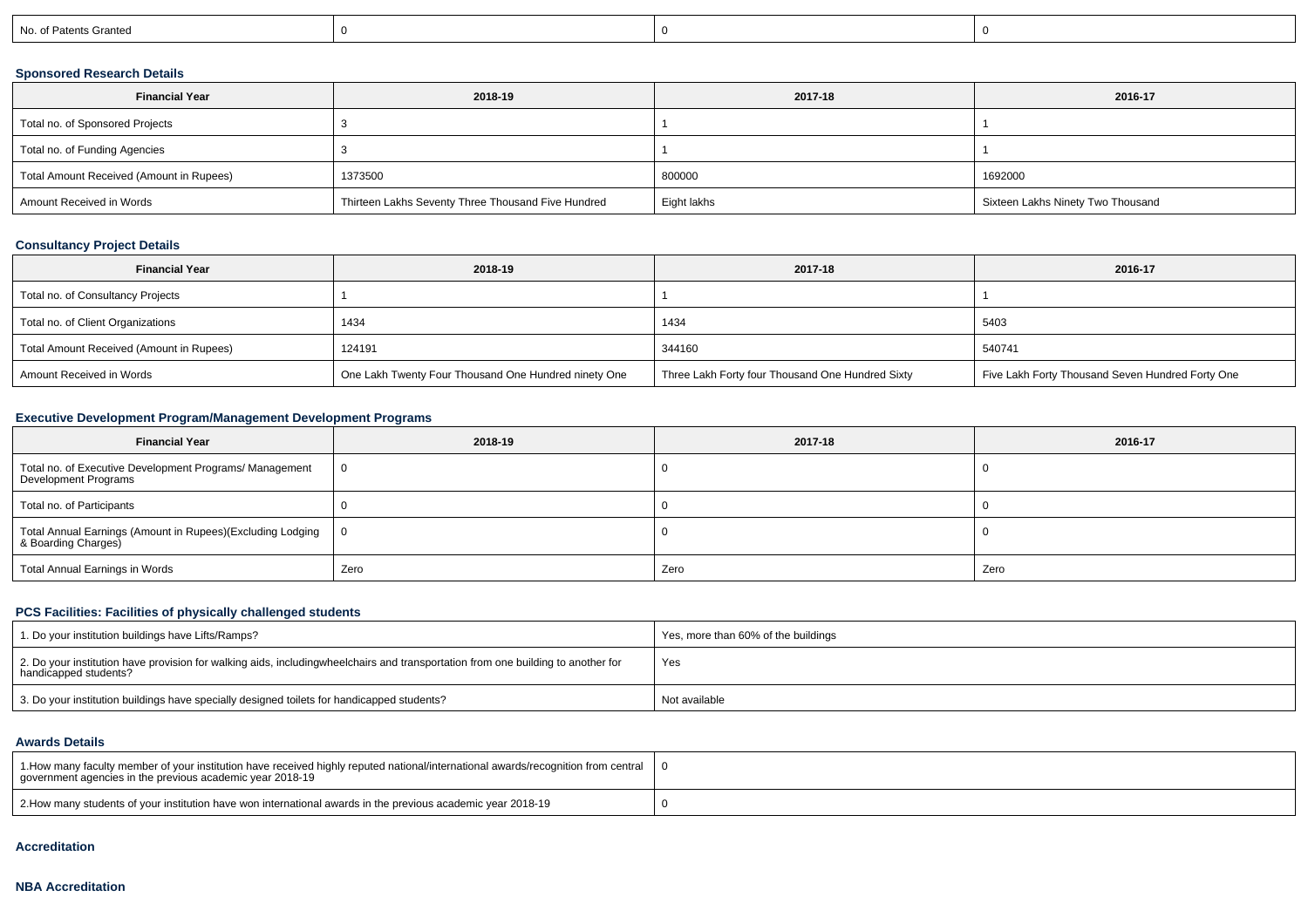| <b>DA</b><br>d NBA Accreditation?<br>∵ institute have a valiu . | NO |
|-----------------------------------------------------------------|----|
|-----------------------------------------------------------------|----|

### **NAAC Accreditation**

| 1. Does your institute have a valid NAAC Accreditation? |            | YES        |             |  |  |
|---------------------------------------------------------|------------|------------|-------------|--|--|
| Valid from                                              |            | Valid upto | <b>CGPA</b> |  |  |
| 03-07-2018                                              | 02-07-2023 |            | 2.35        |  |  |

### **ICAR Accreditation**

| ייט<br>GAR Accreditation?<br>, valic<br>r institute nave<br>. . | NC |
|-----------------------------------------------------------------|----|
|                                                                 |    |

## **Village Adoption**

| Have your institute adopted any village under Unnat Bharat Scheme? | NO |
|--------------------------------------------------------------------|----|
|                                                                    |    |

## **Faculty Details**

| Srno            | Name                                            | Age | <b>Designation</b>     | Gender | Qualification           | <b>Experience (In</b><br>Months) | <b>Is Associated</b><br><b>Last Year</b> | <b>Currently<br/>working with<br/>institution?</b> | <b>Joining Date</b> | <b>Leaving Date</b>      | <b>Association type</b> |
|-----------------|-------------------------------------------------|-----|------------------------|--------|-------------------------|----------------------------------|------------------------------------------|----------------------------------------------------|---------------------|--------------------------|-------------------------|
| $\mathbf{1}$    | CHOUGULE<br>PRAVINKUMAR<br>NARASAPPA            | 38  | Assistant<br>Professor | Male   | Ph.D                    | 153                              | Yes                                      | Yes                                                | 01-12-2007          |                          | Regular                 |
| $\overline{2}$  | HANAMANE<br>MALLIKARJUN<br><b>DHANAPPA</b>      | 57  | Associate<br>Professor | Male   | Ph.D                    | 398                              | Yes                                      | Yes                                                | 15-07-1986          | $\sim$                   | Regular                 |
| 3               | KINIKAR PRITEE<br><b>PRAVIN</b>                 | 37  | Lecturer               | Female | M.Sc.                   | 120                              | Yes                                      | Yes                                                | 02-07-2007          | $\sim$                   | Other                   |
| 4               | MAGDUM<br>CHETANA<br><b>GANAPATI</b>            | 32  | Assistant<br>Professor | Female | <b>SET</b>              | 105                              | Yes                                      | Yes                                                | 16-12-2010          | $\sim$                   | Regular                 |
| $5\phantom{.0}$ | NIKALJE<br>SURESH<br>BABASAHEB                  | 55  | Assistant<br>Professor | Male   | Ph.D                    | 192                              | Yes                                      | Yes                                                | 04-09-2003          | $\sim$                   | Regular                 |
| 6               | Patil Sanmati<br>Ravsaheb                       | 30  | Lecturer               | Female | M.Sc.                   | 14                               | No                                       | Yes                                                | 02-07-2018          | $\overline{\phantom{a}}$ | Adhoc/<br>Contractual   |
| $\overline{7}$  | <b>POWAR</b><br>SARJERAO<br><b>KRUSHNAT</b>     | 37  | Assistant<br>Professor | Male   | Ph.D                    | 61                               | Yes                                      | Yes                                                | 16-10-2014          | $\sim$                   | Regular                 |
| 8               | <b>SHETE</b><br>CHIDANAND<br>CHANDRASHEKH<br>AR | 35  | Lecturer               | Male   | Ph.D                    | 36                               | Yes                                      | Yes                                                | 15-07-2007          | $\sim$                   | Other                   |
| 9               | YADAV UMA<br>MAHADEO                            | 55  | Associate<br>Professor | Female | M.Sc.(Microbiolog<br>y) | 387                              | Yes                                      | Yes                                                | 15-07-1986          | $\overline{\phantom{a}}$ | Regular                 |
| 10              | DESAI POOJA<br>ASHOK                            | 26  | Lecturer               | Female | M.Sc.                   | 47                               | Yes                                      | Yes                                                | 01-07-2015          | $\overline{\phantom{a}}$ | Other                   |
| 11              | Herwade Rahul<br>Shantinath                     | 36  | Lecturer               | Male   | M.Sc.                   | 119                              | No                                       | Yes                                                | 15-06-2009          | $\overline{\phantom{a}}$ | Other                   |
| 12              | KOTHALE DILIP<br><b>SHANKAR</b>                 | 35  | Lecturer               | Male   | <b>MCA</b>              | 12                               | Yes                                      | Yes                                                | 02-07-2013          | $\overline{a}$           | Other                   |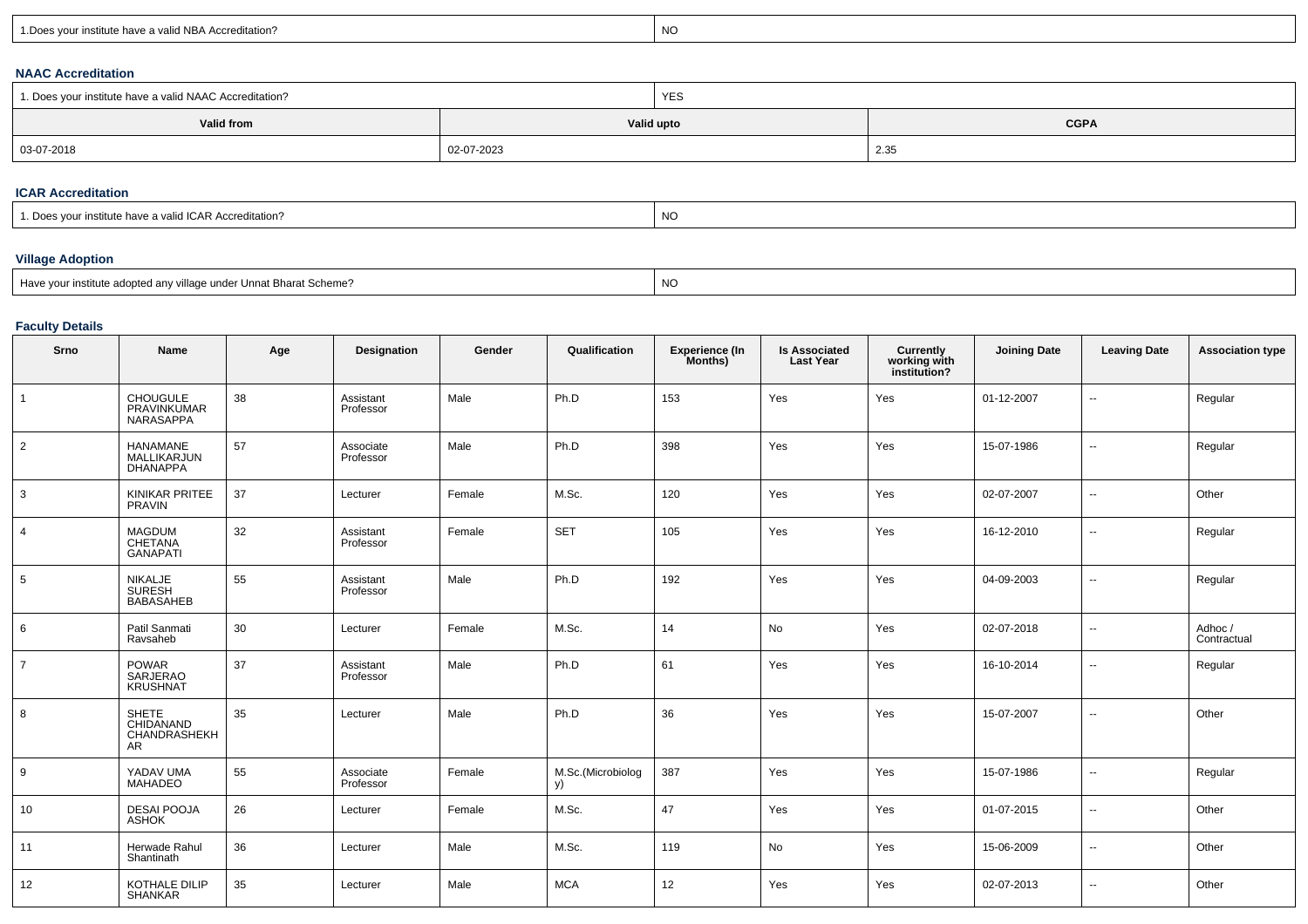| 13 | <b>MALI SWAPNALI</b><br><b>JAYWANT</b>           | 26 | Lecturer               | Female | M.Sc.       | 11     | Yes | Yes | 07-12-2015 | $\overline{\phantom{a}}$ | Other                  |
|----|--------------------------------------------------|----|------------------------|--------|-------------|--------|-----|-----|------------|--------------------------|------------------------|
| 14 | PACHORE<br>SAMEER SHITAL                         | 43 | Assistant<br>Professor | Male   | Ph.D        | 124    | Yes | Yes | 01-12-2009 | $\sim$                   | Regular                |
| 15 | PATIL SUBHASH<br><b>BASGONDA</b>                 | 42 | Assistant<br>Professor | Male   | Ph.D        | 46     | Yes | Yes | 15-12-2015 | $\overline{\phantom{a}}$ | Regular                |
| 16 | Sabrad Jyoti Vijay                               | 35 | Lecturer               | Female | M.Sc.       | 15     | No  | Yes | 02-07-2018 | $\overline{\phantom{a}}$ | Adhoc /<br>Contractual |
| 17 | TONAPE<br>MALLIKARJUN<br><b>MAHADEV</b>          | 56 | Assistant<br>Professor | Male   | Ph.D        | 133    | Yes | Yes | 16-07-2009 | $\sim$                   | Regular                |
| 18 | BHILAWADE<br><b>ARVIND SHRIPAL</b>               | 55 | Associate<br>Professor | Male   | Ph.D        | 408    | Yes | Yes | 12-08-1985 | $\overline{\phantom{a}}$ | Regular                |
| 19 | Dhole Indrajeet<br>Ajit                          | 29 | Lecturer               | Male   | M.Sc.       | 15     | No  | Yes | 02-07-2018 | $\overline{\phantom{a}}$ | Adhoc /<br>Contractual |
| 20 | Kakade Purandar<br>Rajkumar                      | 24 | Lecturer               | Male   | M.Sc.       | 15     | No  | Yes | 02-07-2018 | $\overline{\phantom{a}}$ | Adhoc /<br>Contractual |
| 21 | <b>KUPWADE</b><br>RAVINDRA<br>VIRUPAX            | 40 | Assistant<br>Professor | Male   | <b>SLET</b> | 231    | Yes | Yes | 01-01-2011 | $\overline{\phantom{a}}$ | Regular                |
| 22 | Mursal Najmin<br>lqbal                           | 28 | Lecturer               | Female | M.Sc.       | 15     | No  | Yes | 02-07-2018 | ш,                       | Adhoc /<br>Contractual |
| 23 | PATIL MAHAVIR<br><b>SURESH</b>                   | 32 | Assistant<br>Professor | Male   | <b>NET</b>  | 37     | Yes | Yes | 21-09-2016 | ш,                       | Regular                |
| 24 | Pawar Sarika<br>Anandrao                         | 36 | Lecturer               | Female | M.Sc.       | 15     | No  | Yes | 02-07-2018 | ш,                       | Adhoc /<br>Contractual |
| 25 | SANGULE<br><b>OMPRAKASH</b><br><b>TUKARAM</b>    | 52 | Assistant<br>Professor | Male   | Ph.D        | 118    | Yes | Yes | 01-07-2009 | --                       | Regular                |
| 26 | WADMARE<br><b>MILIND</b><br><b>DNYANOBARAO</b>   | 56 | Associate<br>Professor | Male   | M.Sc.       | 384    | Yes | Yes | 06-07-1987 | --                       | Regular                |
| 27 | Chougule Vinita<br>Mahesh                        | 25 | Lecturer               | Female | M.Sc.       | 13     | No  | Yes | 01-09-2018 | --                       | Adhoc /<br>Contractual |
| 28 | HATKANAGALEK<br>AR REVATI<br><b>MADHUKAR</b>     | 58 | Associate<br>Professor | Female | M.A         | 396    | Yes | Yes | 21-07-1986 | --                       | Regular                |
| 29 | KORE SMITA<br>VIJAY                              | 38 | Lecturer               | Female | M.Sc.       | 132    | Yes | Yes | 16-06-2008 | н.                       | Other                  |
| 30 | MALI RUNALI<br>YASHWANT                          | 25 | Lecturer               | Female | M.Sc.       | 23     | No  | Yes | 01-07-2017 | $\overline{\phantom{a}}$ | Other                  |
| 31 | PACHORE<br><b>HARSHKUMAR</b><br><b>ANNA</b>      | 52 | Associate<br>Professor | Male   | MP.Ed.      | 322    | Yes | Yes | 11-11-1992 | $\sim$                   | Regular                |
| 32 | <b>PATIL</b><br>SHANTINATH<br><b>CHAVAGOUNDA</b> | 31 | Lecturer               | Male   | <b>MCA</b>  | 95     | Yes | Yes | 14-06-2011 | $\sim$                   | Other                  |
| 33 | RAUT AVINASH<br>ANAND                            | 35 | Lecturer               | Male   | Ph.D        | $47\,$ | Yes | Yes | 01-07-2015 | $\overline{\phantom{a}}$ | Other                  |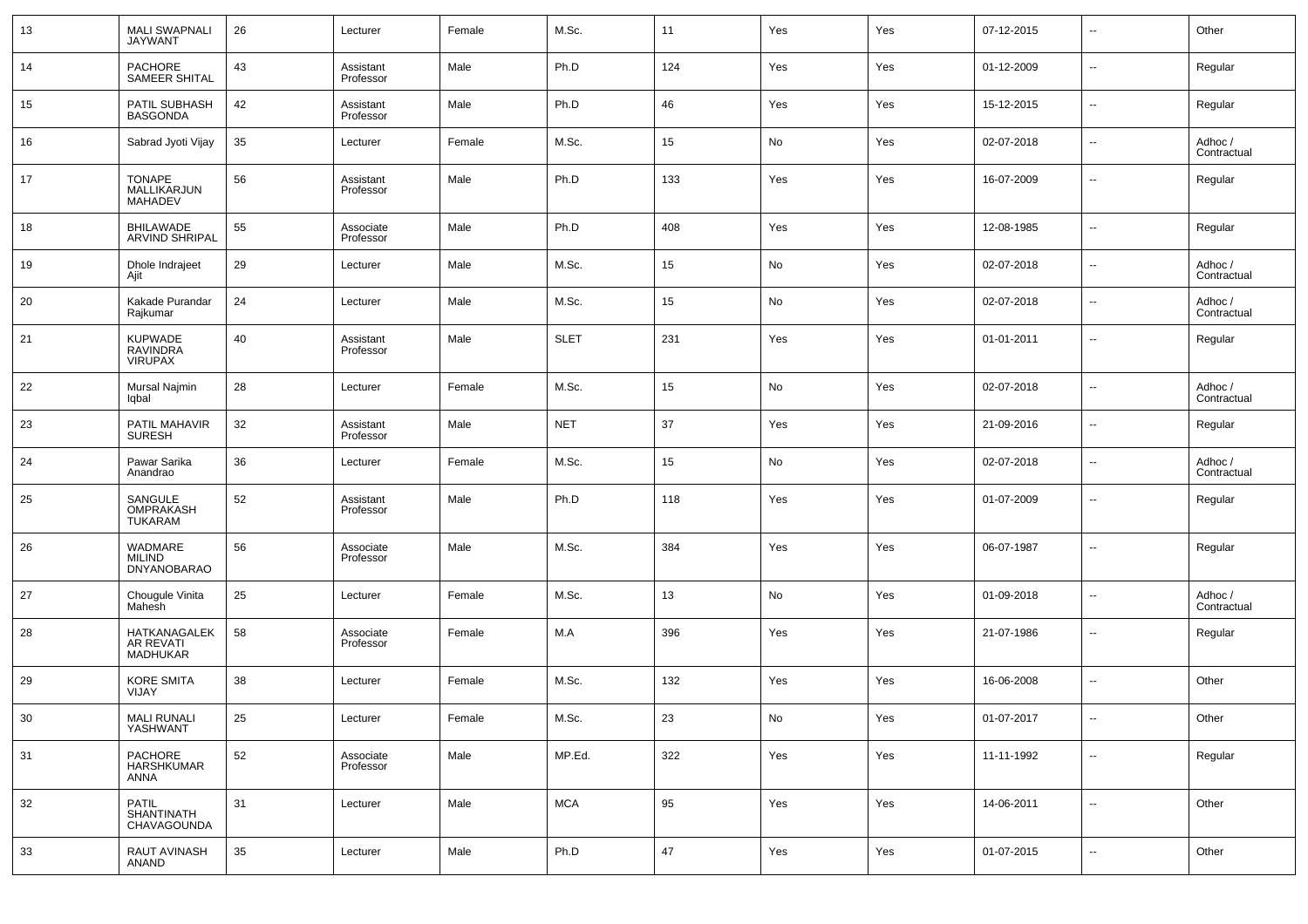| 34 | TAVADAR AJAY<br>CHANDRAKANT                             | 26 | Lecturer                                            | Male   | M.Sc.      | 24  | Yes | Yes | 07-07-2016 | $\overline{\phantom{a}}$ | Other                  |
|----|---------------------------------------------------------|----|-----------------------------------------------------|--------|------------|-----|-----|-----|------------|--------------------------|------------------------|
| 35 | Babar Bapuso<br>Mahadev                                 | 27 | Lecturer                                            | Male   | M.Sc.      | 11  | No  | Yes | 02-07-2018 | $\overline{\phantom{a}}$ | Adhoc /<br>Contractual |
| 36 | <b>DESHMANE JINI</b><br><b>SUBHASH</b>                  | 42 | Assistant<br>Professor                              | Female | Ph.D       | 106 | Yes | Yes | 01-12-2010 | $\overline{\phantom{a}}$ | Regular                |
| 37 | KADAM PRAKSH<br>MAHADEVRAO                              | 56 | Associate<br>Professor                              | Male   | Ph.D       | 398 | Yes | Yes | 15-07-1986 | -−                       | Regular                |
| 38 | KUMBHAR<br>KISHOR BHUPAL                                | 37 | Lecturer                                            | Male   | <b>MCA</b> | 120 | Yes | Yes | 19-07-2005 | $\ddotsc$                | Other                  |
| 39 | Miss Khot Pooja<br>Sanjay                               | 25 | Lecturer                                            | Female | <b>MCA</b> | 12  | Yes | Yes | 02-07-2018 | -−                       | Adhoc /<br>Contractual |
| 40 | PATIL<br>DADASAHEB<br>ANANDRAO                          | 42 | Lecturer                                            | Male   | M.Sc.      | 120 | Yes | Yes | 19-06-2013 | $\overline{\phantom{a}}$ | Other                  |
| 41 | <b>PAWAR</b><br><b>HIRUGADE</b><br>SHREEDEVI<br>AJITRAO | 40 | Assistant<br>Professor                              | Female | M. Phil    | 48  | Yes | Yes | 15-12-2015 | --                       | Regular                |
| 42 | Salunkhe Pooja<br>Ramchandra                            | 24 | Lecturer                                            | Female | M.Sc.      | 14  | No  | Yes | 23-08-2018 | -−                       | Adhoc /<br>Contractual |
| 43 | WADKAR<br>SURYAKANT<br>SUKUMAR                          | 43 | Lecturer                                            | Male   | Ph.D       | 264 | Yes | Yes | 15-06-2006 | $\overline{\phantom{a}}$ | Other                  |
| 44 | Chougule Sneha<br>Sunil                                 | 23 | Lecturer                                            | Female | M.Sc.      | 15  | No  | Yes | 02-07-2018 | -−                       | Adhoc /<br>Contractual |
| 45 | HARDIKAR<br>RAJASHREE<br><b>KRISHNAJI</b>               | 56 | Associate<br>Professor                              | Female | Ph.D       | 401 | Yes | Yes | 23-08-1986 | --                       | Regular                |
| 46 | Kodag Vasant<br>Baburao                                 | 61 | Dean / Principal /<br>Director / Vice<br>Chancellor | Male   | Ph.D       | 408 | No  | Yes | 01-05-2016 | --                       | Regular                |
| 47 | <b>MALDAR</b><br>SHAKILA<br>PAPALAL                     | 51 | Assistant<br>Professor                              | Female | M. Phil    | 141 | Yes | Yes | 01-12-2012 | $\overline{\phantom{a}}$ | Regular                |
| 48 | NIPANE SANDIP<br>VITTHAL                                | 33 | Assistant<br>Professor                              | Male   | Ph.D       | 105 | Yes | Yes | 16-03-2011 | --                       | Regular                |
| 49 | Patil Savita Sandip                                     | 31 | Lecturer                                            | Female | M.Sc.      | 15  | No  | Yes | 02-07-2018 | --                       | Adhoc /<br>Contractual |
| 50 | <b>RATHOD</b><br>SHANKAR<br>KHEMU                       | 58 | Associate<br>Professor                              | Male   | M.Sc.      | 410 | Yes | Yes | 22-07-1985 | --                       | Regular                |
| 51 | SHETTI DADASO<br>JAYPAL                                 | 41 | Assistant<br>Professor                              | Male   | Ph.D       | 124 | Yes | Yes | 01-07-2009 | $\sim$                   | Regular                |
| 52 | ADMUTHE<br>AISHWARYA<br>ANIL                            | 25 | Lecturer                                            | Female | M.Sc.      | 35  | Yes | Yes | 01-07-2016 | $\sim$                   | Other                  |
| 53 | <b>DESAI VIKRAM</b><br>MAHIPATRAO                       | 34 | Assistant<br>Professor                              | Male   | <b>NET</b> | 46  | Yes | Yes | 16-12-2015 | $\overline{\phantom{a}}$ | Regular                |
| 54 | <b>JAGATAP</b><br>ARCHANA<br>BHASKAR                    | 34 | Lecturer                                            | Female | M.Sc.      | 12  | Yes | Yes | 23-06-2014 | $\overline{\phantom{a}}$ | Other                  |